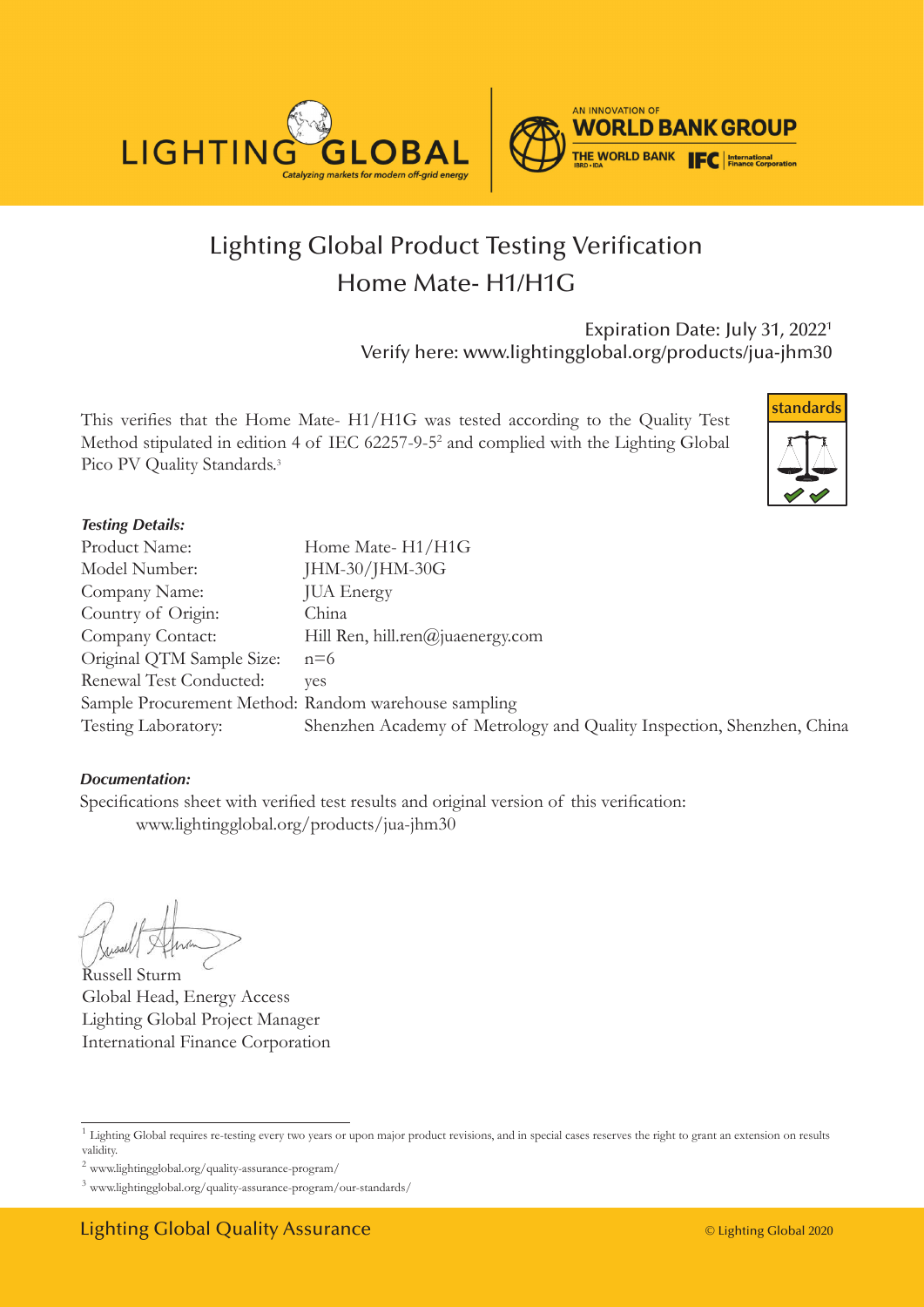## Type Approval Home Mate- H1/H1G

### Verify here: www.lightingglobal.org/products/jua-jhm30

| Category                           | <b>Quality Standard</b>                                          | Verdict |
|------------------------------------|------------------------------------------------------------------|---------|
|                                    | Manufacturer, Product Name and Model Number                      | Pass    |
|                                    | accurately specified                                             |         |
|                                    | Performance and Component Ratings accurately specified.          |         |
|                                    | Any description of the product that appears on the               |         |
|                                    | packaging, inside the package and in any media shall be          |         |
|                                    | truthful and accurate. No statements mislead buyers or           | Pass    |
|                                    | end users about the utility of the product. Numeric ratings      |         |
| Truth In Advertising               | deviate no more than 15% from actual performance (note           |         |
|                                    | that it is acceptable for actual performance to exceed           |         |
|                                    | advertised performance).                                         |         |
|                                    | Port voltage and current specifications, if provided, are        |         |
|                                    | accurate. Included appliances function when connected            |         |
|                                    | to ports. Power output of ports is sufficient to power           | Pass    |
|                                    | appliances that are advertised but not included. Ports that      |         |
|                                    | are intended for a function other than providing power,          |         |
|                                    | such as data ports, are not required to meet this standard.      |         |
|                                    | Average relative light output $\geq$ 85% of initial light output |         |
| Lumen Maintenance                  | at 2,000 hours with only one sample allowed to fall below        | Pass    |
|                                    | 75% OR All 6 samples maintain $\geq$ 95% of initial light        |         |
|                                    | output at 1,000 hours                                            |         |
| Circuit and Overload<br>Protection | Products include a current limiting mechanism to prevent         |         |
|                                    | irreversible damage to the system. The mechanism is easily       |         |
|                                    | resettable or replaceable by the user, or automatically          |         |
|                                    | resets. If replaceable fuses are used for circuit protection,    |         |
|                                    | sizes are labeled on the product and listed in the user          | Pass    |
|                                    | manual, and, if fuses are replaceable by the user, at least      |         |
|                                    | one spare fuse is included with the product. Included            |         |
|                                    | appliances are not required to meet this standard unless         |         |
|                                    | they have ports that are intended to provide power.              |         |
| <b>AC-DC Charger Safety</b>        | Any included AC-DC charger carries approval from a               | n/a     |
|                                    | recognized consumer electronics safety regulator                 |         |
| Hazardous<br>Substances Ban        | No battery may contain cadmium or mercury at levels              |         |
|                                    | greater than trace amounts                                       | Pass    |
|                                    |                                                                  |         |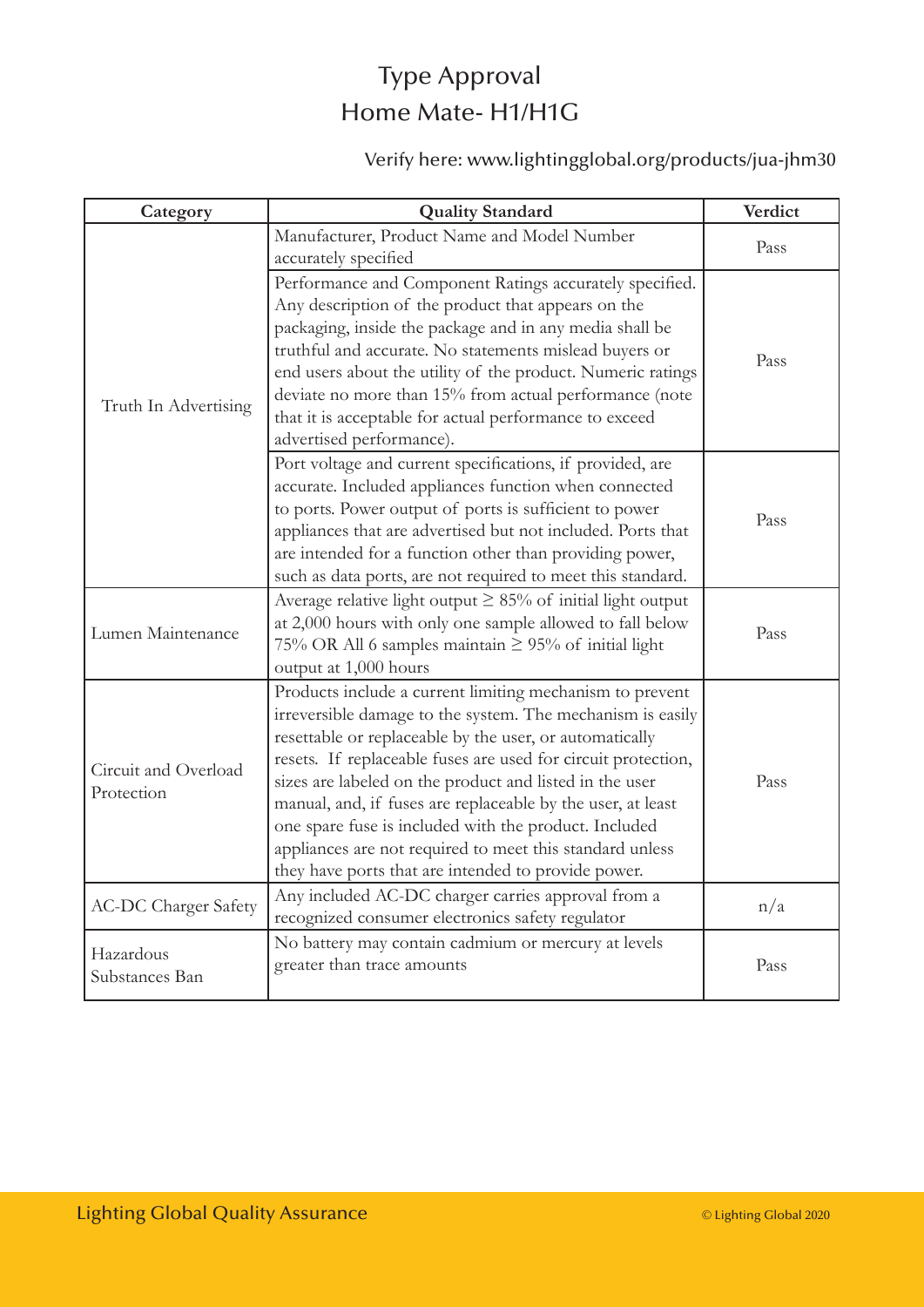### Type Approval Continued Home Mate- H1/H1G

### Verify here: www.lightingglobal.org/products/jua-jhm30

| Category                                   | <b>Quality Standard</b>                                                                                                                                                                                                                                                                                                                                                                                                                                                | Verdict |
|--------------------------------------------|------------------------------------------------------------------------------------------------------------------------------------------------------------------------------------------------------------------------------------------------------------------------------------------------------------------------------------------------------------------------------------------------------------------------------------------------------------------------|---------|
| <b>Battery Protection</b>                  | Protected by an appropriate charge controller that<br>prolongs battery life and protects the safety of the user.<br>5 out of 6 samples meet the requirements outlined in<br>Lighting Global Quality Standards.<br>Lithium batteries carry IEC 62281, IEC 62133-2, UL 1642<br>or UN 38.3 certification and have overcharge protection<br>for individual cells or sets of parallel-connected cells.<br>Batteries of included appliances must also meet this<br>standard. | Pass    |
| <b>Battery Durability</b>                  | The average capacity loss of 6 samples does not exceed<br>25% and only one sample may have a capacity loss greater<br>than 35% following the battery durability storage test as<br>defined in IEC/TS 62257-9-5 Annex BB                                                                                                                                                                                                                                                | Pass    |
| PV Overvoltage<br>Protection               | If the battery is disconnected or isolated, the system is not<br>damaged and the load terminals maintain a voltage that is<br>safe for their intended uses.                                                                                                                                                                                                                                                                                                            | Pass    |
| Miswiring Protection                       | The user interface is designed to minimize the likelihood<br>of making improper connections. If improper or reversed<br>connections can easily be made, they cause no damage to<br>the system or harm to the user.                                                                                                                                                                                                                                                     | Pass    |
| Physical Ingress<br>Protection             | IP2X for all products, IP3X (or $2X +$ circuit protection)<br>for PV modules, IP5X for fixed outdoor products                                                                                                                                                                                                                                                                                                                                                          | Pass    |
| Water Ingress<br>Protection                | Degree of protection required is based on product type:<br>Fixed separate (indoor): No protection required<br>Portable separate: Occasional exposure to rain<br>Portable integrated: Frequent exposure to rain<br>Fixed integrated (outdoor): Permanent outdoor exposure<br>PV modules: Outdoor rooftop installation                                                                                                                                                   | Pass    |
| Drop Test                                  | Fixed separate (indoor): No requirement<br>All other products: 5 out of 6 samples are functional after<br>drop test; none result in dangerous failures.                                                                                                                                                                                                                                                                                                                | Pass    |
| Soldering and Elec-<br>tronics Workmanship | The system and any included appliances are rated "Good"<br>or Fair" for workmanship quality as defined in Annex F<br>of IEC/TS 62257-9-5. At most, one sample may fail to<br>function when initially evaluated.                                                                                                                                                                                                                                                        | Pass    |
| Mechanical Durability                      | All samples and included appliances are functional after<br>Switch, Connector, Gooseneck and Strain Relief tests;<br>none result in dangerous failures.                                                                                                                                                                                                                                                                                                                | Pass    |